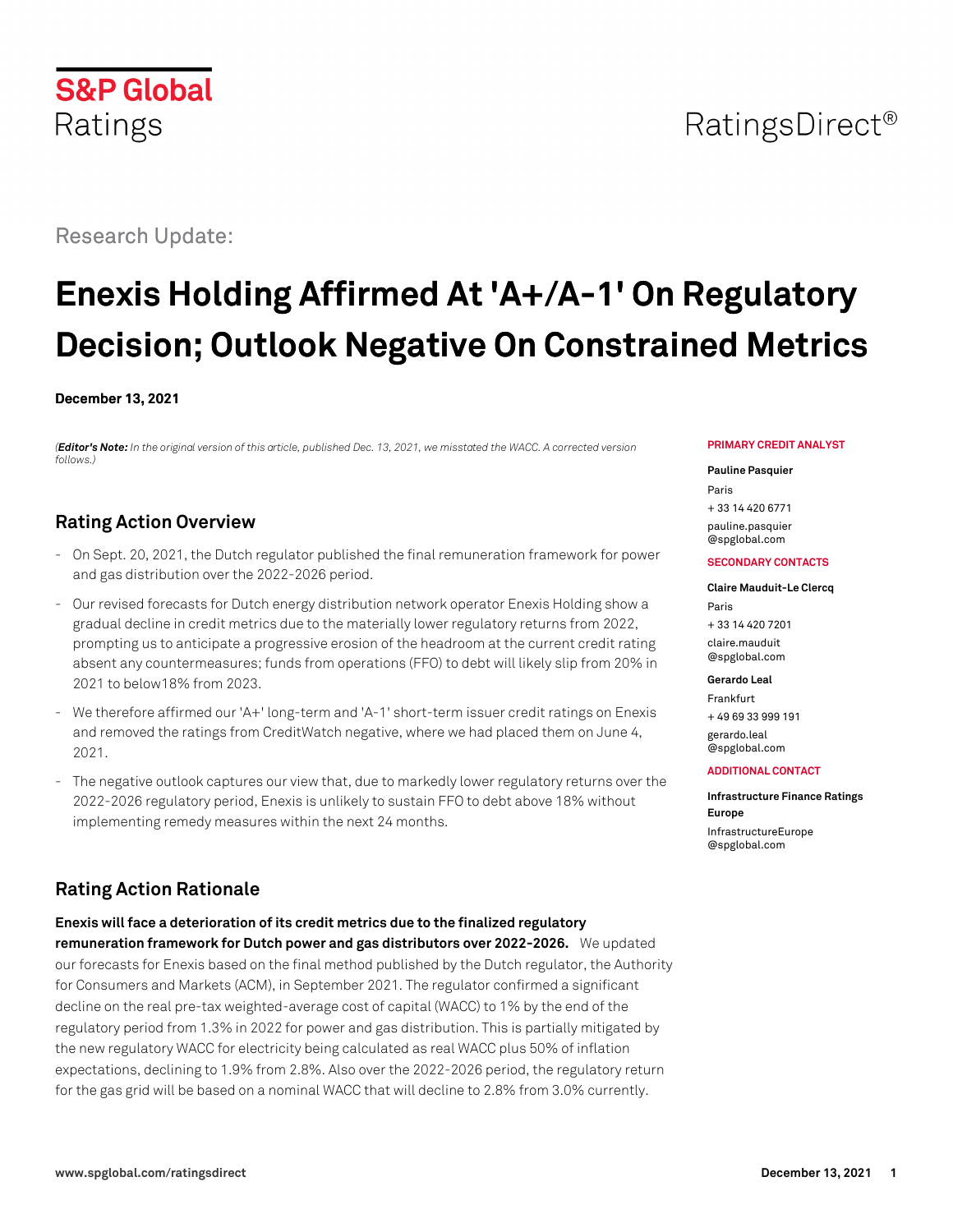Because the return on investment for a distribution system operator (DSO) is a function of its regulatory asset base (RAB) growth and of its WACC, ACM's decisions for the new regulatory period hurt Enexis (though less than we forecast in July 2021), causing a steady decline in expected earnings. Enexis, along with the Dutch distribution system operators (DSOs), already faced a regulatory WACC declining to 2.8% in 2021 from 4.5% in 2016. This drop, coupled with increasing capex needs to adapt the grid to new decentralized renewable power capacity, will put significant pressure on Enexis' credit metrics.

**Unless Enexis implements a remedial plan, the headroom around its credit metrics will likely diminish, with FFO to debt falling below our threshold for the current rating from 2023.** The next regulatory period will usher in lower returns coupled with incremental capex that will result in substantially negative free cash flow. This in turn will squeeze Enexis' metrics over the medium term, causing the eroded headroom from 2023. We forecast Enexis' FFO to debt will reduce from about 20% on 2021 to below 18% in 2023 in the absence of any credit supportive measure. The need for additional infrastructure amid the energy transition in the Netherlands raises Enexis' financing needs to an estimated €700 million-€800 million of annual capex needs until 2030, notably to expand the electricity grid by about 1GW every year from 2022. We assume that electricity grid investment will increase over the next two-to-three years, reflecting the acceleration in infrastructure deployment to facilitate the energy transition. At the same time, other capex will decline, notably smart metering (which is nearing completion of its roll-out). We also note that gas network capex reduced to safety and reliability investments. Although we view favorably the stimulus to Enexis' core operations and its increased relevance as a DSO amid the energy transition, the high capex plan puts additional pressure on the rating on Enexis. Over 2021-2023, we expect continuous high capex (average annual €750 million) and sustained dividends (yearly average of €85 million-€90 million) to result in yearly negative discretionary cash flows of €230 million-€270 million over the period on average .

**Although Enexis has a track record of prudent financial management, we think the group will need to roll out exceptional remedy measures to sustain the 'A+' rating.** Even if the group's stated financial policy of maintaining an FFO to debt above 16% is too loose for the current rating level at 'A+', we recognize the historically supportive financial policy such as the €500 million shareholder loan issued in two tranches in 2020 (see "Enexis Holding N.V.'s Proposed Fixed-Rate Convertible Shareholder Loan Assigned Intermediate Equity Content," published April 17, 2020, on RatingsDirect). In addition, we believe Enexis has a flexible dividend policy and could have recourse to various protective balance sheet measures, such as hybrid issuance or non-core asset disposals. We note that the group's remaining hybrid capacity stands at about €700 million as of year-end 2020. We will closely monitor the decision-making process on potential shareholder support and the type of instruments used over the next twelve to 24 months.

# **Outlook**

The negative outlook reflects our view that Enexis' revenue and EBITDA will decline gradually but significantly from 2022 as a result of the lower rate of return embedded in the new Dutch gas and electricity regulatory period. We anticipate that Enexis' headroom under the current rating would disappear from 2023 absent any credit remedial measures.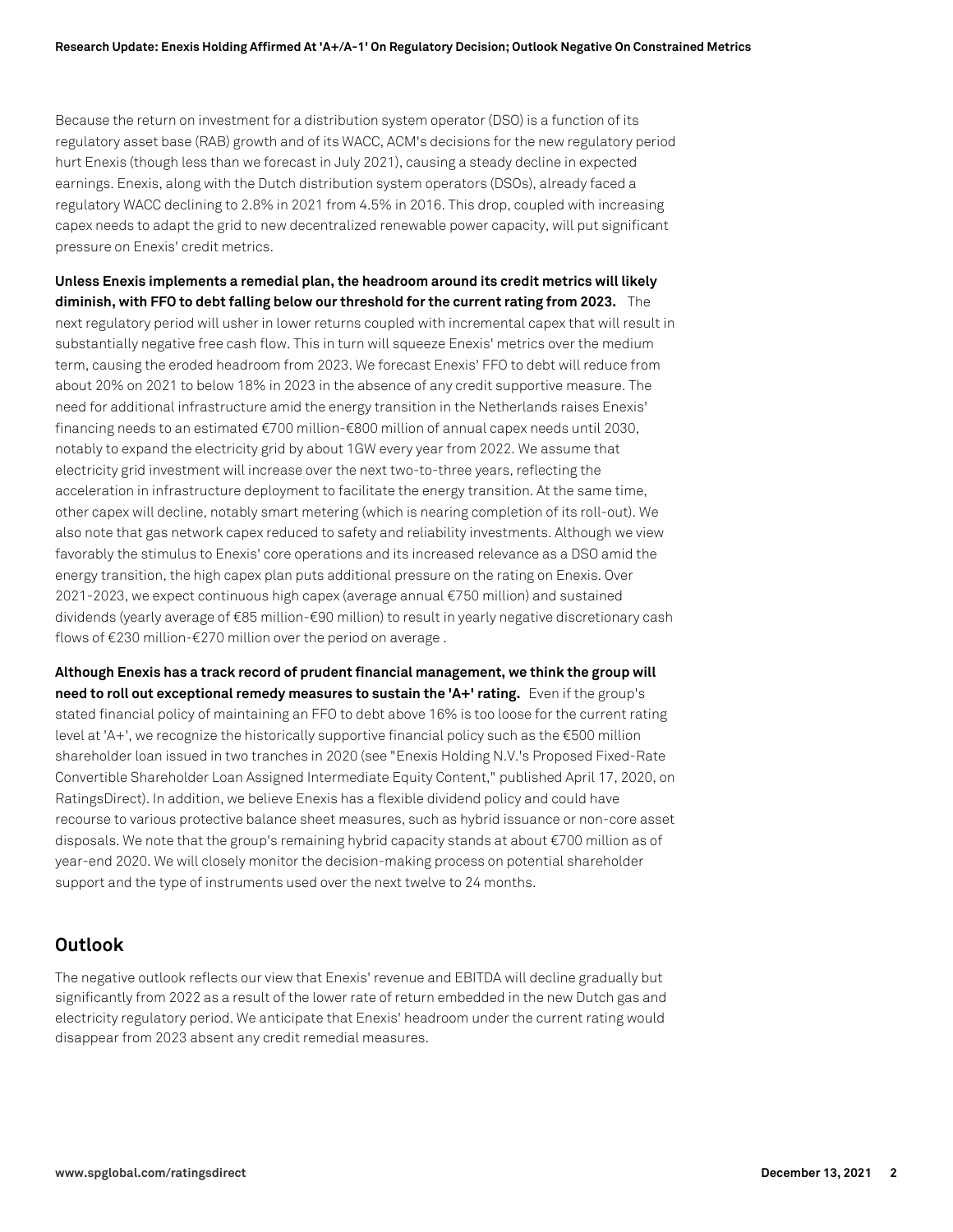#### **Downside scenario**

We would downgrade Enexis if the company's FFO to debt were to decline and remain below 18%. We believe this would happen from 2023 without any additional remedy measure from Enexis' shareholders.

#### **Upside scenario**

We could revise the outlook to stable if Enexis implements additional remedy measures such that the company posts FFO to debt sustainably above 18%.

# **Company Description**

Enexis engages in the installation, maintenance, operation, and development of distribution grids for electricity and gas in the Netherlands. Through its main subsidiary, Enexis Netbeheer B.V., the company's electricity grid covers 142,200 kilometers (km) with 2.9 million connection points, while its gas grid covers 46,300 km with 2.3 million connection points, making it the second-largest Dutch DSO, only behind Alliander. Through its network, the company provides electricity and gas in the Dutch provinces of Groningen, Drenthe, Overijssel, Noord-Brabant, and Limburg. Less than 10% of Enexis' revenue is derived from other utility services. These non-regulated businesses are complementary to the core activities and include the Fudura energy services brand.

Enexis is owned by the Provinces of Noord-Brabant (30.8%), Overijssel (19.7%), Limburg (16.1%), Groningen and Drenthe (9%), and the rest is owned by other smaller 88 municipalities.

# **Our Base-Case Scenario**

#### **Assumptions**

- Regulatory real pre-tax WACC decreasing to 3.00% in 2021 from 3.50% in 2019, marking the end of the regulatory period.
- Over the 2022-2026 regulatory period, nominal pre-tax WACC for the gas grid declining to 2.8% from 3% and inflation-adjusted pretax real WACC for electricity grid declining to 1.9% from 2.2%.
- We forecast revenue growth of around 6% in 2021 and in 2022 mainly due to corrections in inflation, efficiency target, transportation costs, and sufferance taxes that result in electricity and gas tariff increases.
- The rise in energy prices for grid losses completely hedged for 2022 and partially hedged thereafter.
- We expect Enexis' net capex to average €750 million per year in 2021-2023. This compared with an average of €570 million over 2015-2020.
- Increased investments should lead to a higher RAB over the 2022-2026 regulatory period, partially mitigating WACC-related pressure.
- Lower headroom to overperform regulated cost of debt as allowed cost of debt continues to decline.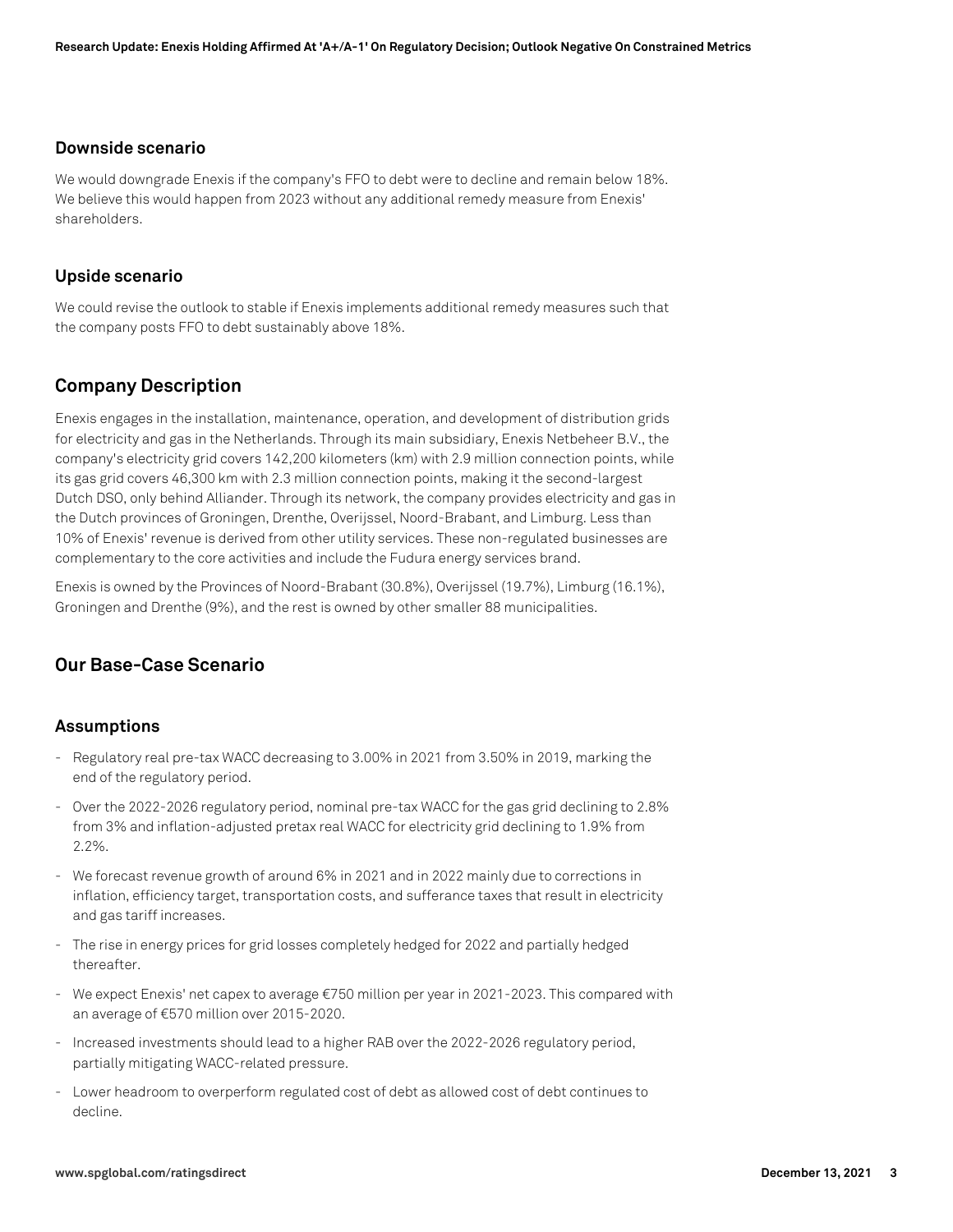- Redemption of a €300 million bond in January 2022 already prefunded with issuance of €500 million green bond in April 2021 with a 0.375% interest rate.
- A dividend payout ratio of 50% on an annual basis.

#### **Key metrics**

#### **Enexis Holding N.V.--Key Metrics\***

|                          | --Fiscal year ends Dec. 31-- |       |               |               |               |
|--------------------------|------------------------------|-------|---------------|---------------|---------------|
| (Mil. €)                 | 2019a                        | 2020a | 2021e         | 2022f         | 2023f         |
| <b>FBITDA</b>            | 710                          | 622   | 680-720       | 680-720       | 620-6600      |
| Capital expenditure      | 638                          | 738   | 700-800       | 700-800       | 700-800       |
| Free operating cash flow | (99)                         | (127) | $(100)-(200)$ | $(100)-(200)$ | $(100)-(200)$ |
| <b>Dividends</b>         | 122                          | 105   | $70 - 90$     | 80-100        | $80 - 100$    |
| Discretionary cash flow  | (221)                        | (233) | $(200)-(300)$ | $(200)-(300)$ | $(200)-(300)$ |
| Debt§                    | 2.640                        | 2,684 | 2,900-3,000   | 3,100-3,300   | 3,100-3,300   |
| Debt to EBITDA (x)       | 3.7                          | 4.3   | $4.1 - 4.3$   | $4.4 - 4.7$   | $4.9 - 5.1$   |
| FFO to debt (%)          | 22.7                         | 20.3  | 18.0-20.0     | 18.0-20.0     | 16.0-18.0     |

\*All figures adjusted by S&P Global Ratings. §2020 year-end debt consists of net financial debt of €2.9 bil. with key adjustments being €250 mil. of Shareholder loan debt content and €5 mil. in guarantees . a--Actual. e--Estimate. f--Forecast.

# **Liquidity**

We continue to assess Enexis liquidity as adequate, based on our expectation that the company's sources will exceed its uses by more than 1.1x over the 12 months started Sept. 30, 2021, despite increasing capex needs and debt maturities of €300 million. The €300 million bond maturing in January 2022 has been prefunded through a €500 million green bond issued in April 2021. We also believe that the company could withstand a 10% drop in EBITDA. In addition, we believe that Enexis will absorb cash flow mismatches from higher transportation fees and delayed capex realization.

Our assessment captures qualitative factors such as Enexis' prudent risk management, reflected in the refinancing of its maturities well in advance, and its diverse sources of funding. We also believe that Enexis has a high standing in the credit markets. For instance, in April 2021, the company achieved its lowest ever coupon at 0.3275%, and longest tenor in 12 years in the issuance of its €500 million bond.

Principal liquidity sources for the 12 months started Sept. 31, 2021:

- Unrestricted cash and short-term marketable securities of €272 million as of Sep 30, 2021.
- Access to an undrawn committed revolving credit facility of €850 million, €164 million maturing December 2024, and €686 million maturing December 2025.
- Projected cash FFO of €580 million.

Principal liquidity uses over the same 12-month period: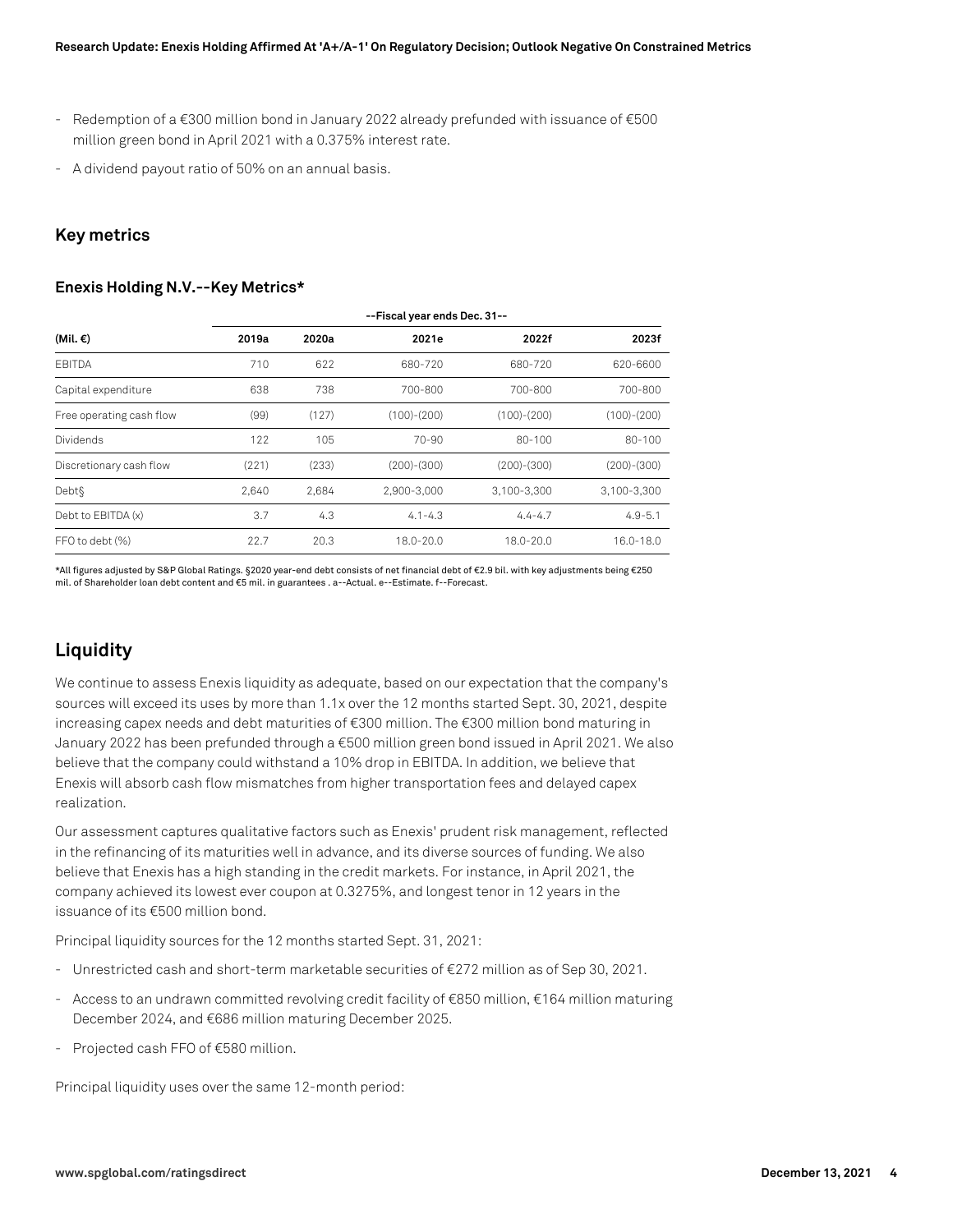- Debt maturities of about €300 million over the next 12 months and €500 million over the next 24 months.
- Capex of about €750 million.
- Dividend distributions of about €90 million.

# **Issue Ratings - Subordination Risk Analysis**

### **Capital structure**

As of Dec. 31, 2020, Enexis reported total interest bearing liabilities of €3.0 billion, of which about €2.3 billion corresponded to euro medium-term notes and €500 million to a convertible shareholder loan. The remainder comprised short-term debt, lease liabilities, and debt issued under the company's euro commercial paper program.

## **Analytical conclusions**

We rate Enexis' debt at the same level as the issuer credit rating, reflecting our view that subsidiary debt does not represent a subordination risk that could result in credit disadvantages to bondholders.

# **Ratings Score Snapshot**

### **Issuer Credit Rating: A+/Negative/A-1**

#### **Business risk: Excellent**

- Country risk: Very low
- Industry risk: Very low
- Competitive position: Excellent

#### **Financial risk: Intermediate**

- Cash flow/leverage: Intermediate (low volatility table)

#### **Anchor: a+**

#### **Modifiers**

- Diversification/portfolio effect: Neutral (no impact)
- Capital structure: Neutral (no impact)
- Financial policy: Neutral (no impact)
- Liquidity: Adequate (no impact)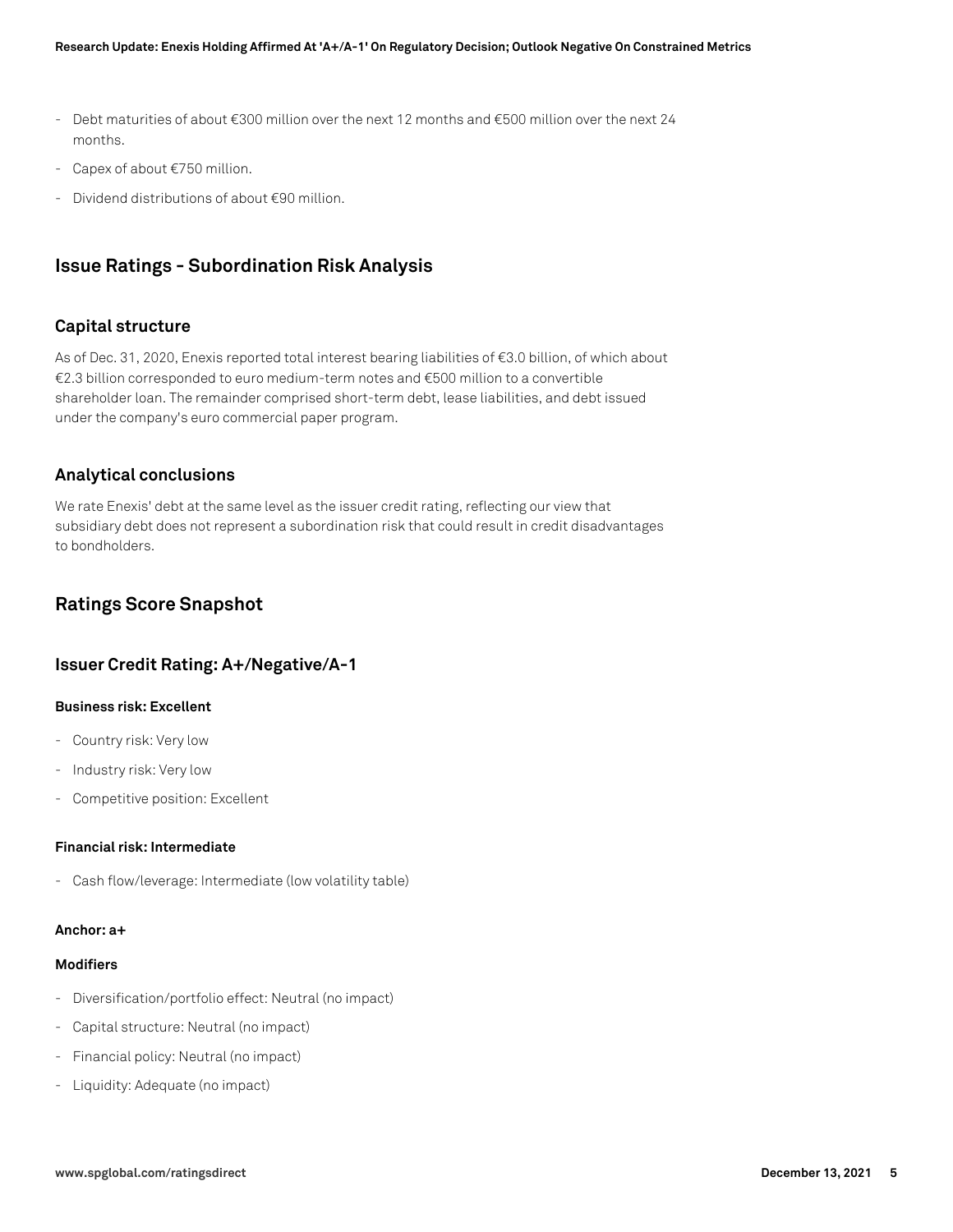- Management and governance: Satisfactory (no impact)
- Comparable rating analysis: Neutral (no impact)

#### **ESG Credit Indicators: E-2 S-2 G-2**

### **Related Criteria**

- General Criteria: Environmental, Social, And Governance Principles In Credit Ratings, Oct. 10, 2021
- General Criteria: Hybrid Capital: Methodology And Assumptions, July 1, 2019
- General Criteria: Group Rating Methodology, July 1, 2019
- Criteria | Corporates | General: Corporate Methodology: Ratios And Adjustments, April 1, 2019
- Criteria | Corporates | General: Reflecting Subordination Risk In Corporate Issue Ratings, March 28, 2018
- General Criteria: Methodology For Linking Long-Term And Short-Term Ratings, April 7, 2017
- Criteria | Corporates | General: Methodology And Assumptions: Liquidity Descriptors For Global Corporate Issuers, Dec. 16, 2014
- Criteria | Corporates | General: The Treatment Of Non-Common Equity Financing In Nonfinancial Corporate Entities, April 29, 2014
- General Criteria: Methodology: Industry Risk, Nov. 19, 2013
- General Criteria: Country Risk Assessment Methodology And Assumptions, Nov. 19, 2013
- Criteria | Corporates | General: Corporate Methodology, Nov. 19, 2013
- Criteria | Corporates | Utilities: Key Credit Factors For The Regulated Utilities Industry, Nov. 19, 2013
- General Criteria: Methodology: Management And Governance Credit Factors For Corporate Entities, Nov. 13, 2012
- General Criteria: Principles Of Credit Ratings, Feb. 16, 2011

### **Related Research**

- Ratings On Dutch DSOs Alliander And Enexis Holding Put On CreditWatch Negative; Ratings On Stedin Holding Affirmed, June 4, 2021
- Enexis Holding N.V.'s Proposed Fixed-Rate Convertible Shareholder Loan Assigned Intermediate Equity Content, April 17, 2020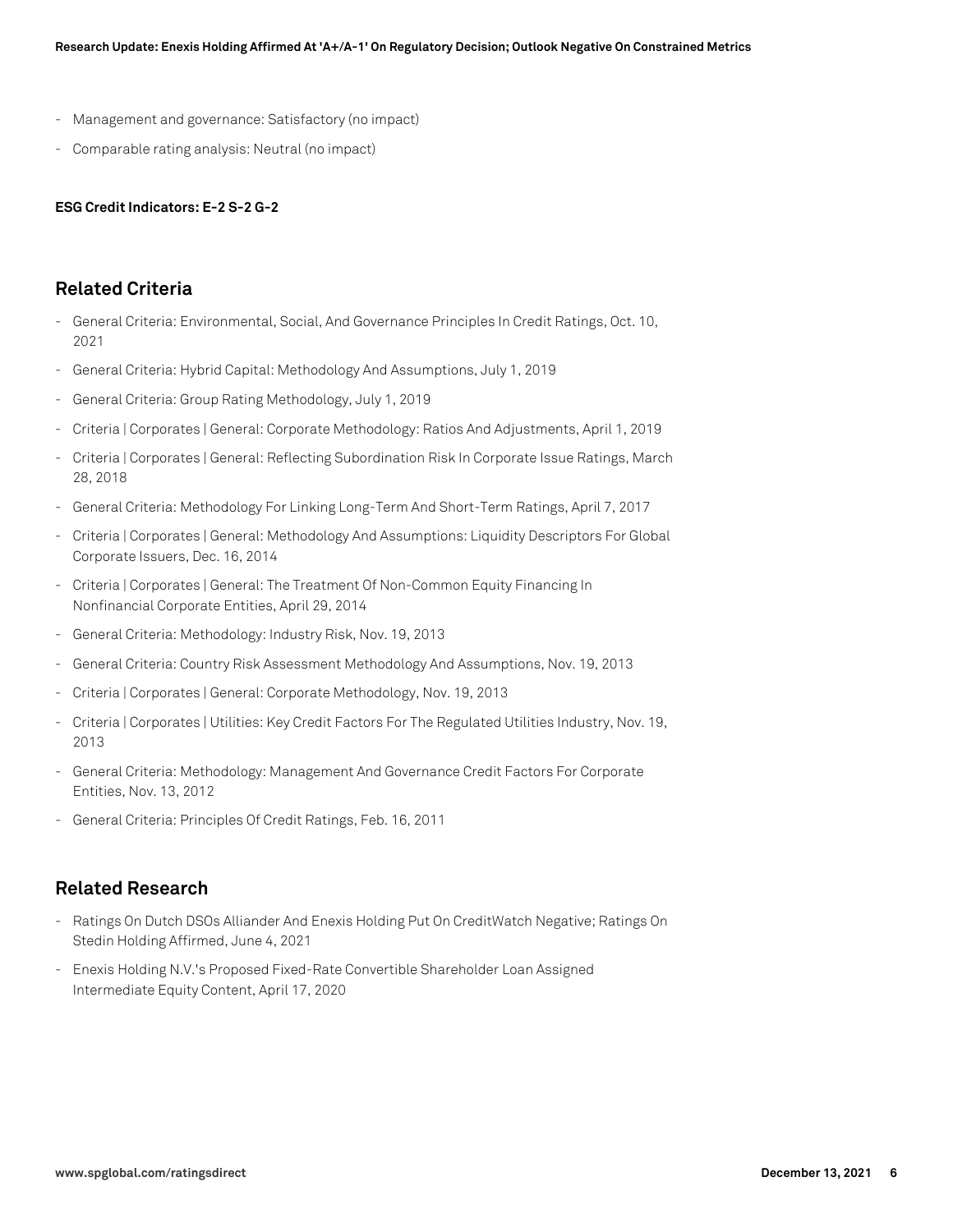# **Ratings List**

#### **Ratings Affirmed; CreditWatch/Outlook Action**

|                             | Т٥   | <b>From</b>                      |
|-----------------------------|------|----------------------------------|
| Enexis Holding N.V.         |      |                                  |
| Issuer Credit Rating        |      | A+/Negative/A-1 A+/Watch Neg/A-1 |
| Enexis Netbeheer B.V.       |      |                                  |
| <b>Issuer Credit Rating</b> |      | A+/Negative/-- A+/Watch Neg/--   |
| Enexis Holding N.V.         |      |                                  |
| Senior Unsecured            | $A+$ | A+/Watch Neg                     |

Certain terms used in this report, particularly certain adjectives used to express our view on rating relevant factors, have specific meanings ascribed to them in our criteria, and should therefore be read in conjunction with such criteria. Please see Ratings Criteria at www.standardandpoors.com for further information. A description of each of S&P Global Ratings' rating categories is contained in "S&P Global Ratings Definitions" at https://www.standardandpoors.com/en\_US/web/guest/article/-/view/sourceId/504352 Complete ratings information is available to subscribers of RatingsDirect at www.capitaliq.com. All ratings affected by this rating action can be found on S&P Global Ratings' public website at www.standardandpoors.com. Use the Ratings search box located in the left column. Alternatively, call one of the following S&P Global Ratings numbers: Client Support Europe (44) 20-7176-7176; London Press Office (44) 20-7176-3605; Paris (33) 1-4420-6708; Frankfurt (49) 69-33-999-225; Stockholm (46) 8-440-5914; or Moscow 7 (495) 783-4009.